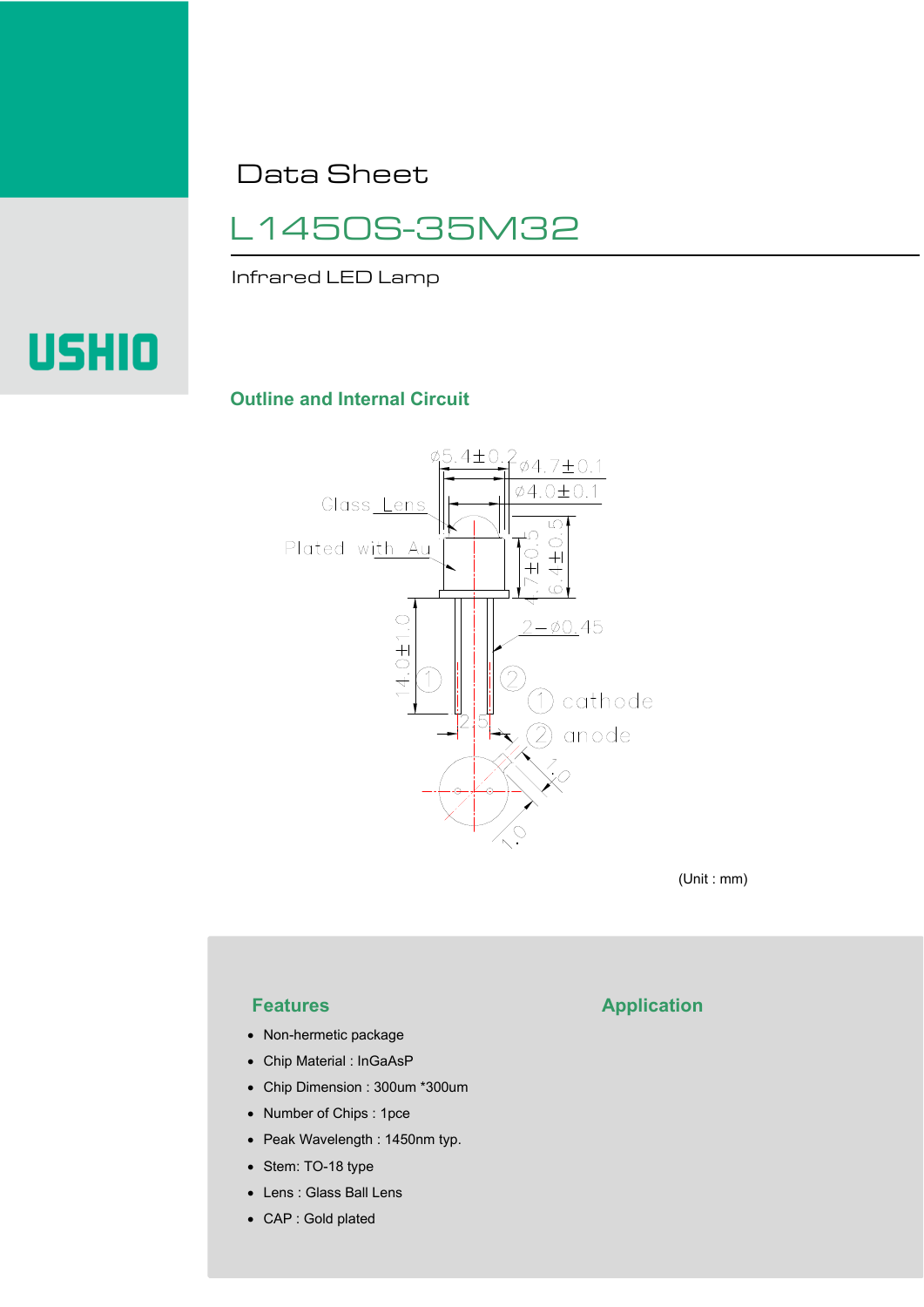

## **Absolute Maximum Ratings (Tc=25°C)**

| <b>Item</b>                  | <b>Symbol</b> | <b>Ratings</b>  | <b>Unit</b> |
|------------------------------|---------------|-----------------|-------------|
| Power Dissipation            | <b>PD</b>     | 130             | mW          |
| <b>Forward Current</b>       | IF            | 100             | mA          |
| <b>Pulse Forward Current</b> | <b>IFP</b>    | 1000            | mA          |
| Reverse Voltage              | VR.           | $\sqrt{5}$      | $\vee$      |
| <b>Thermal Resistance</b>    | Rthja         | 250             | K/W         |
| Junction Temperature         | Tj            | 120             | $^{\circ}C$ |
| <b>Operating Temperature</b> | Topr          | $-40 \sim +100$ | $^{\circ}C$ |
| Storage Temperature          | Tstg          | $-40 - +100$    | $^{\circ}C$ |
| <b>Soldering Temperature</b> | <b>TSOL</b>   | 250             | $^{\circ}C$ |

‡Pulse Forward Current condition : Duty 1% and Pulse Width=10us.

‡Soldering condition: Soldering condition must be completed within 5 seconds at 250°C and

is allowed in the area apart 3mm from the bottom of the lamp.

## **Optical and Electrical Characteristics (Tc=25°C)**

| <b>Parameter</b>            | <b>Symbol</b>    | <b>Min</b> | <b>Typ</b> | <b>Max</b> | <b>Unit</b> | <b>Test Condition</b> |
|-----------------------------|------------------|------------|------------|------------|-------------|-----------------------|
| Forward Voltage             | <b>VF</b>        |            | 0.9        | 1.3        | $\vee$      | $IF=50mA$             |
|                             | <b>VFP</b>       |            | 1.7        |            |             | IFP=1000mA            |
| <b>Total Radiated Power</b> | PO               |            | 4.6        |            | mW          | $IF=50mA$             |
|                             |                  |            | 29         |            |             | IFP=1000mA            |
| Radiant Intensity           | IE               |            | 39         |            | mW/sr       | $IF=50mA$             |
|                             |                  |            | 240        |            |             | IFP=1000mA            |
| Peak Wavelength             | $\lambda p$      | 1400       |            | 1500       | nm          | IF=50mA               |
| <b>Half Width</b>           | $\Delta \lambda$ |            | 110        |            | nm          | $IF=50mA$             |
| Viewing Half Angle          | $\theta$ 1/2     |            | ±15        |            | deg.        | $IF=50mA$             |
| <b>Rise Time</b>            | tr               |            | 30         |            | ns          | $IF=50mA$             |
| Fall Time                   | tf               |            | 70         |            | ns          | $IF=50mA$             |

‡Radiated Power is measured by G8370-85.

‡Radiant Intensity is measured by Ando Optical Multi Meter AQ2140 & AQ2742.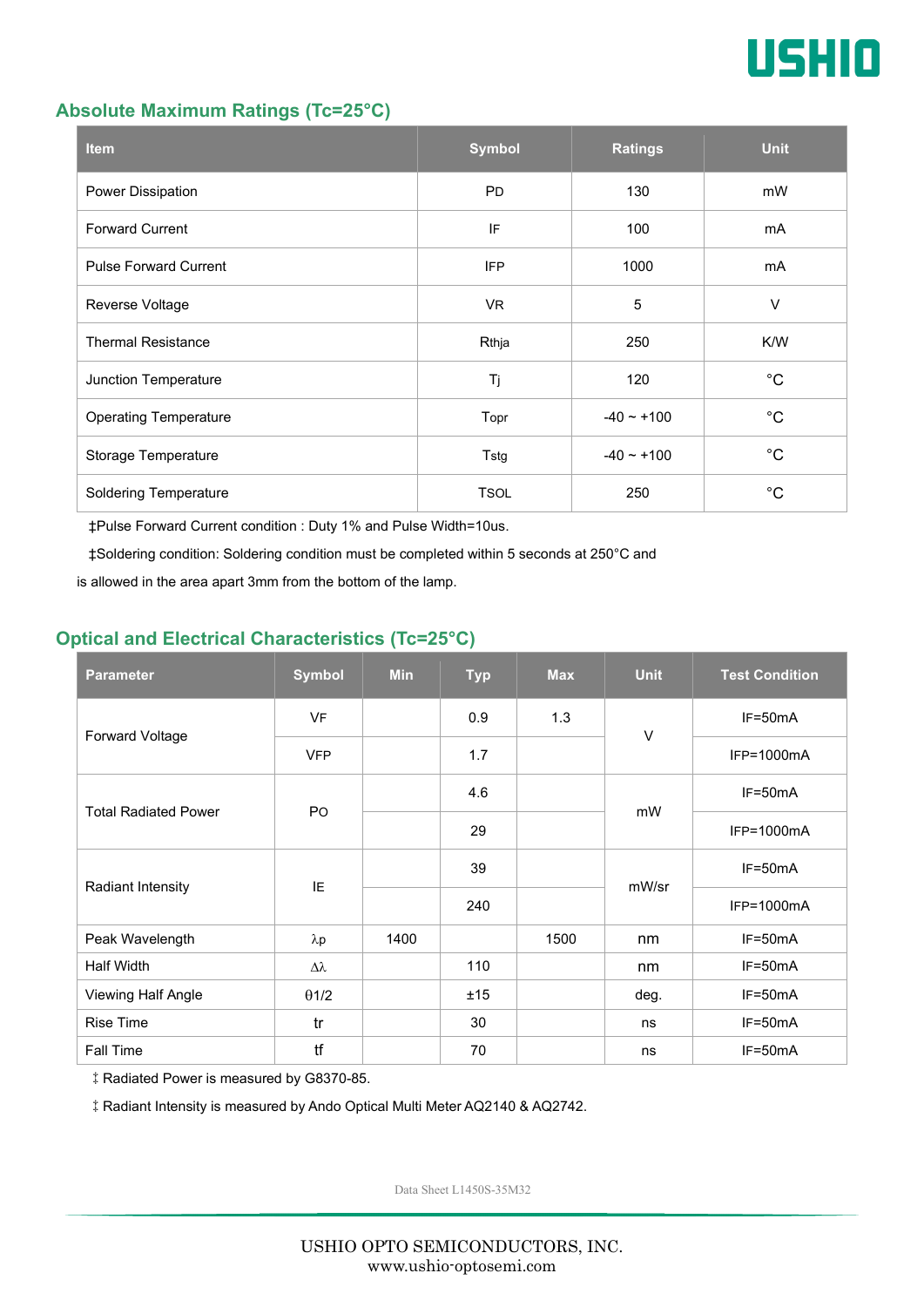

## **Typical Characteristic Curves**



#### **Forward Current - Forward Voltage**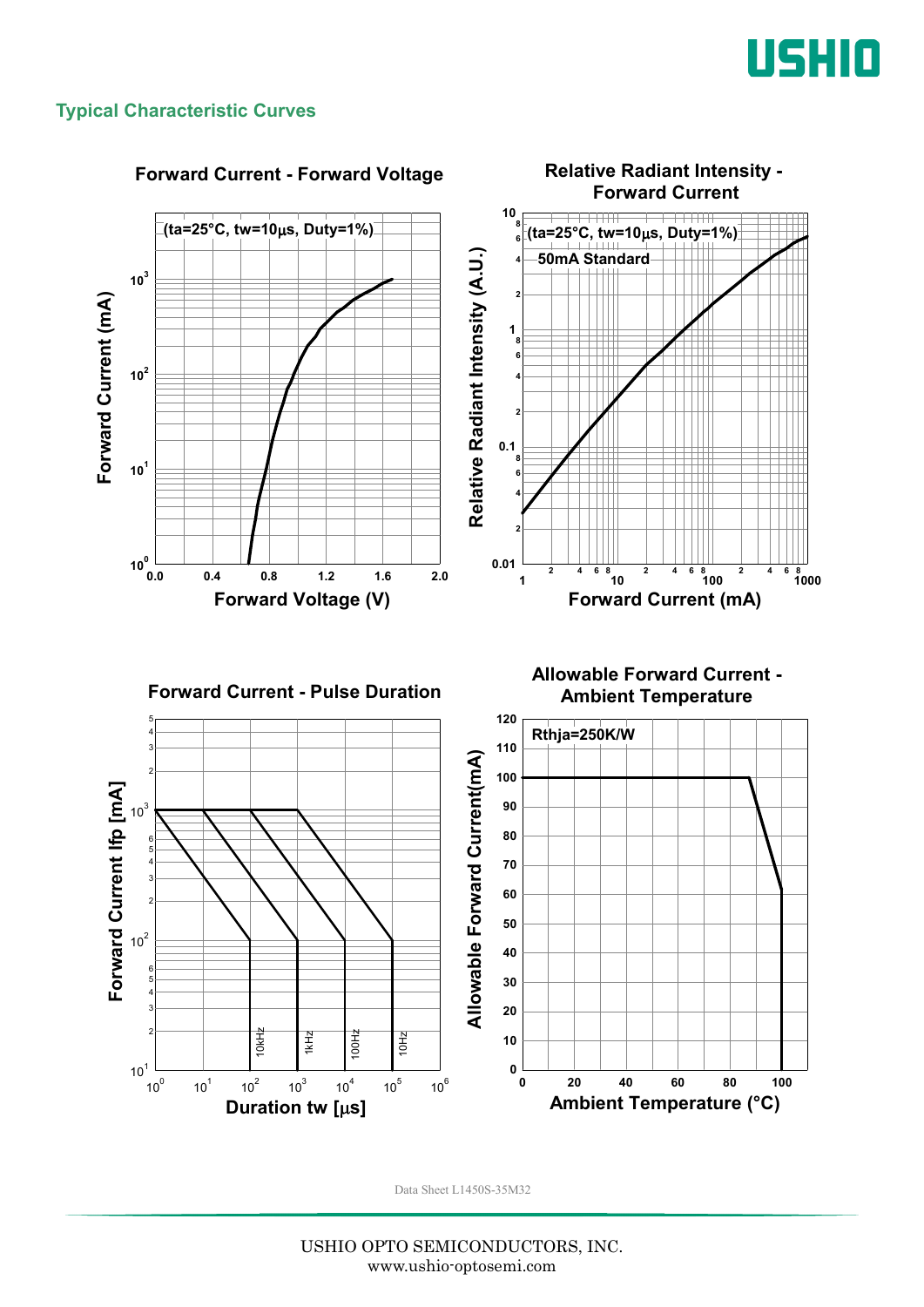





USHIO OPTO SEMICONDUCTORS, INC. www.ushio-optosemi.com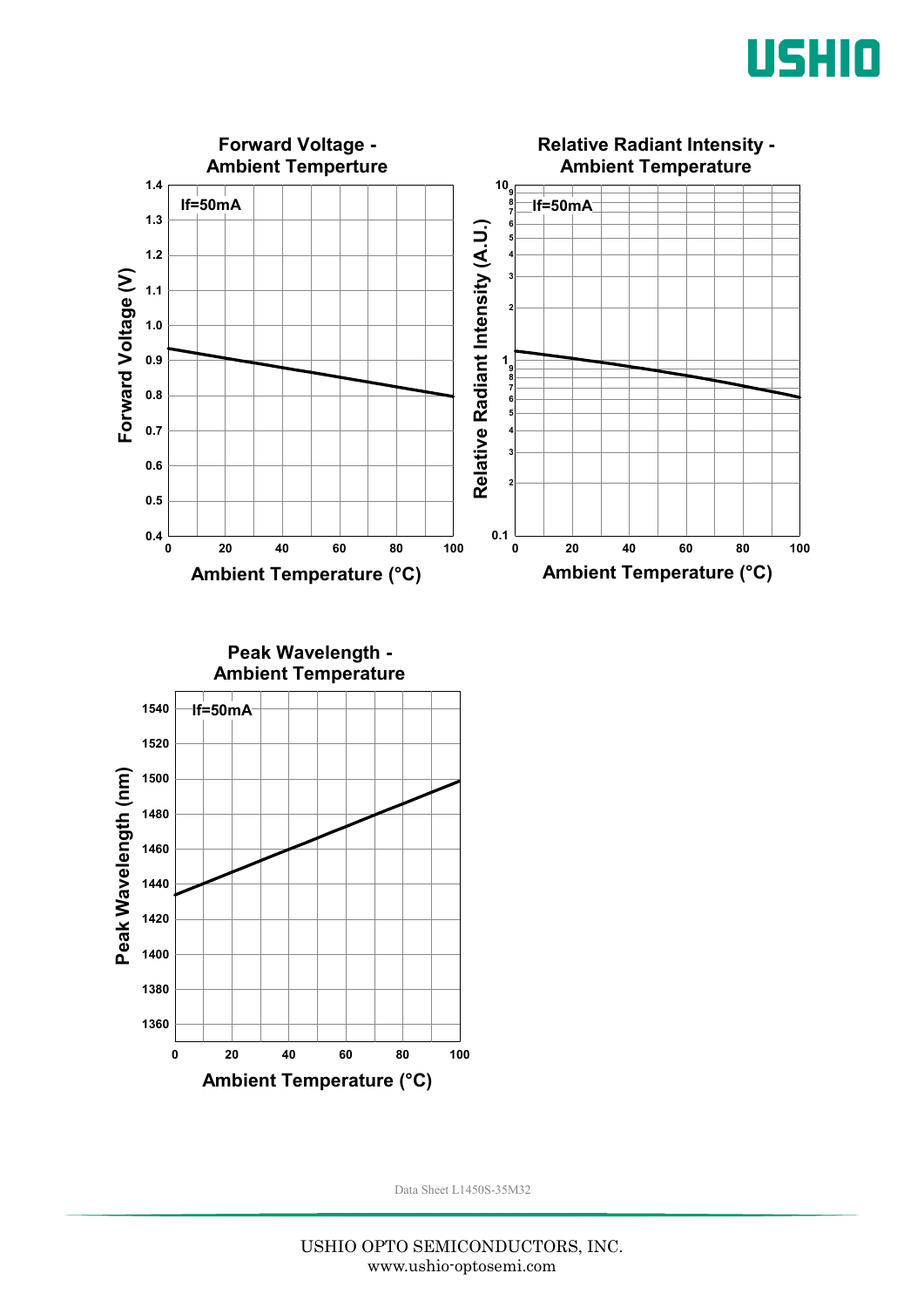